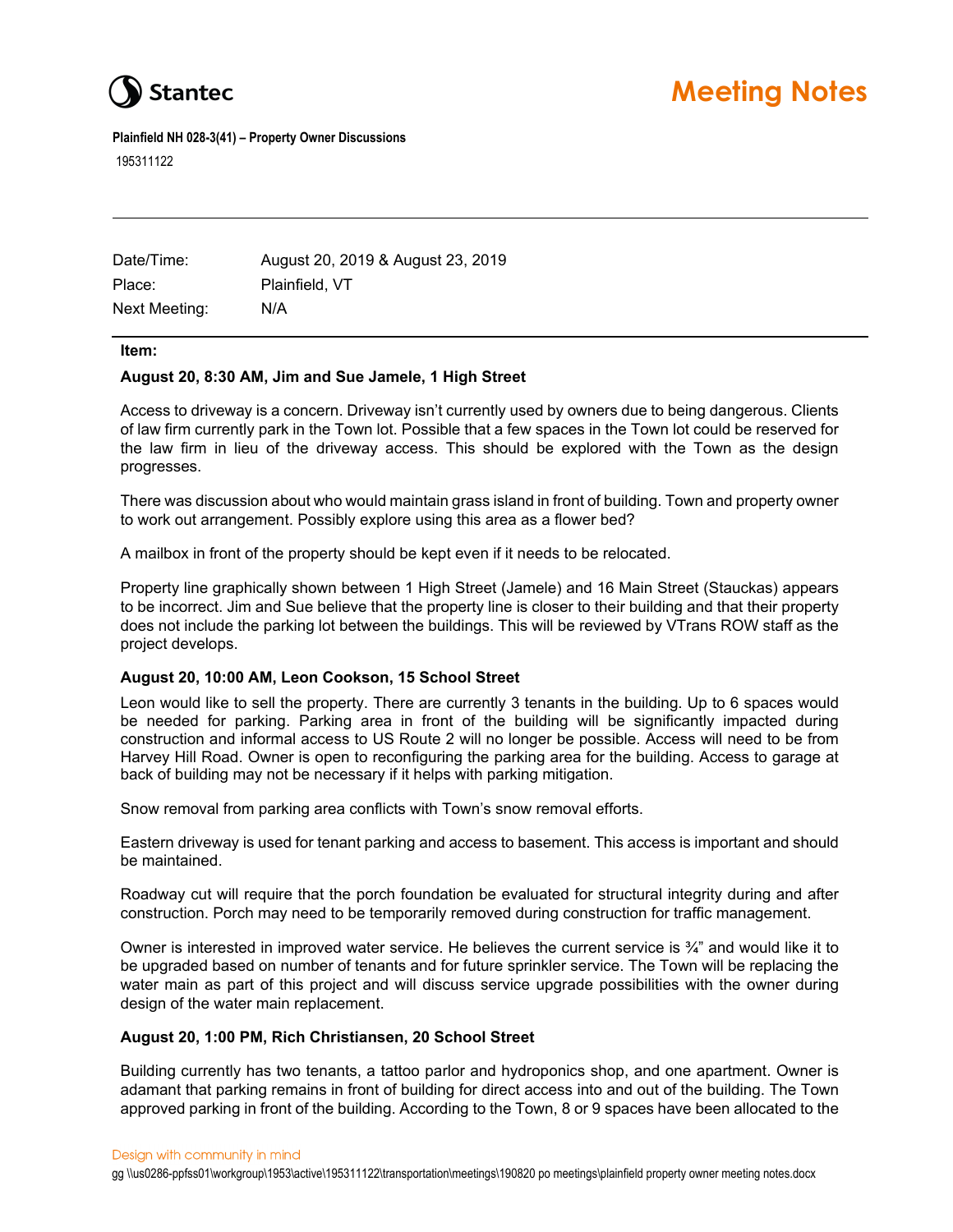August 20, 2019 Plainfield NH 028-3(41) – Property Owner Discussions Page 2 of 4

### **Item:**

building. Bram will provide town records of this information to Erin and Greg. Deliveries by tractor trailers are also made to the building.

Building is in historic district, but Rich believes that the building is not historic. Erin will confirm with the VTrans historic preservation officer.

Building is currently for sale. Rich believes the asking price is \$129,000.

# **August 20, 2:00 PM, Greg Light, Plainfield Fire Chief**

Closure of Main Street bridge during construction will present challenges for emergency response including firefighting from the Lower Village and ambulance service from East Montpelier. Naismith Road to John Fowler Road will be a very long way around. Temporary staging of equipment on other side of bridge is not practical given the variety of equipment that may be required for emergency response. Fire department receives approximately 250 calls per year, and approximately 2/3 of the calls require access to US Route 2 from Main Street. In addition, some of the responders live on the US 2 side of the project and would not be able to reach the fire station via Main Street if the bridge was closed. Some possible mitigations discussed were:

- Minimize the duration of the bridge closure and contract out emergency services during construction.
- Grade out an old railroad bed and farm field from the Lower Village to John Fowler Road for temporary emergency access during construction. Possible convert the railbed to a rail trail after project is completed.
- Accommodate emergency personnel by foot across the bridge during construction.

All acknowledged this will be an issued that will require further discussion as the project develops further. The Town will continue to think of other possible mitigations and Erin will discuss the possibility of creating a temporary emergency access with other VTrans staff.

### **August 22, 1:00 PM, Tom Stauckas, 16 High Street**

Tom Stauckas connected with Greg about the project over the phone. The attached graphic of the proposed improvements was emailed to him to facilitate the discussion. The following are key highlights of the conversation.

Overall, Tom is in agreement with the project. The intersection redesign will be better for his tenants. They have a difficult time exiting the parking lot driveway because cars come fast around the corner from US Route 2.

Construction timeframe was discussed. The Town's sidewalk and pedestrian bridge project would likely be constructed prior to the intersection project. Noise will be an issue for his tenants, in particular the law office and yoga studio. Tom would prefer that the sidewalk and pedestrian bridge be constructed at the same time as the intersection project if possible to minimize the impact.

Tom asked if the project would eliminate any parking in the lot next to the building. The current design does not propose to eliminate any parking in this lot.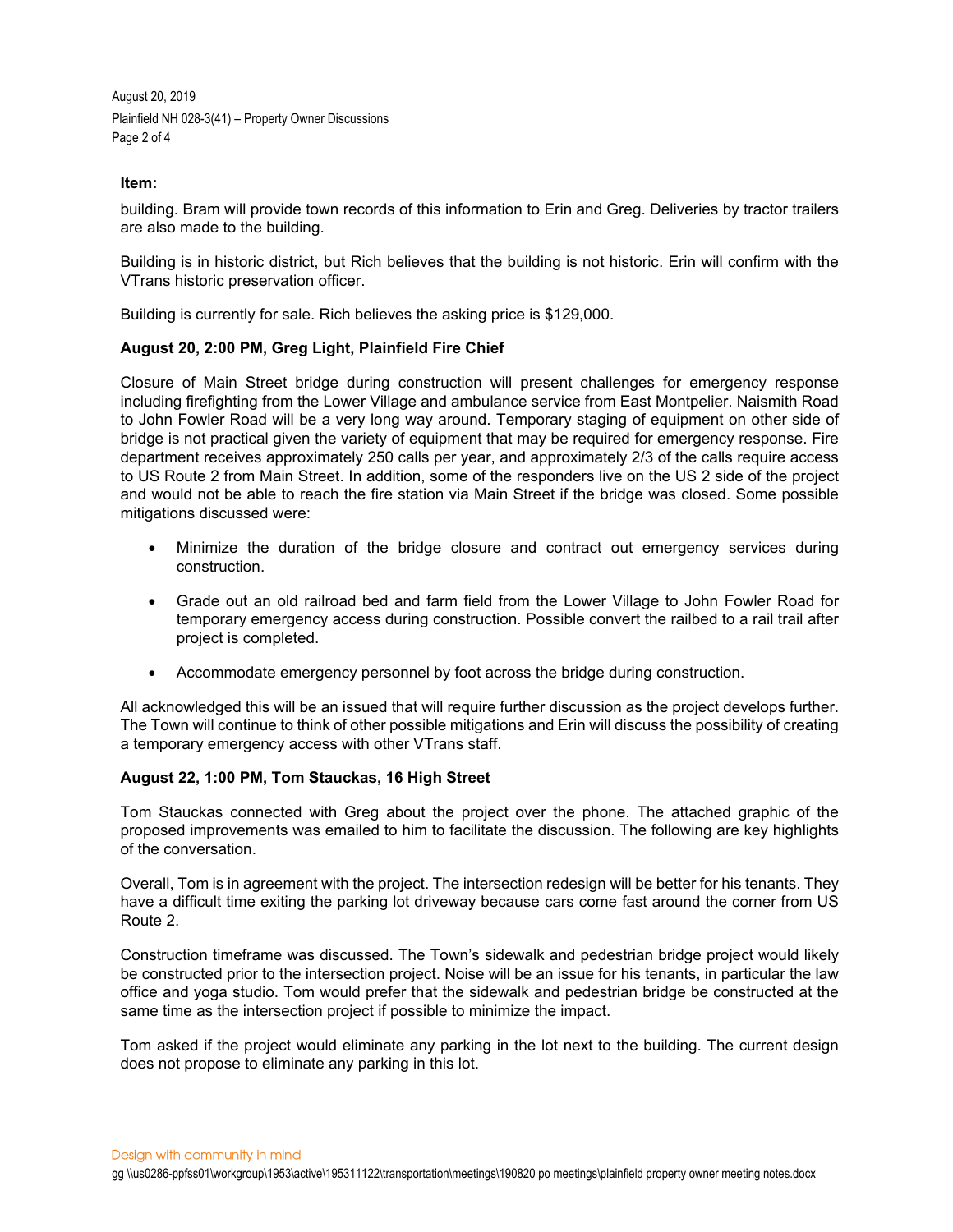August 20, 2019 Plainfield NH 028-3(41) – Property Owner Discussions Page 3 of 4

### **Item:**

Tom lives in California, and will likely be back in Vermont next summer. He would like to get together with us then if it works out.

### **August 23, 12:00 PM, Tamera Ferro and Sean Lee, 34 High Street**

Speed of US Route 2 westbound traffic and limited sight distance makes it difficult to leave the driveway. Could a "Blind Driveway" sign be installed as part of the project?

### **August 23, 1:00 PM, Greg, Plainfield WWTF Operator**

The Town water and sewer mains were built in the late 60's and early 70's and should be replaced while the road is being constructed. The sewer main is mostly cast iron and has infiltration issues. The Town will need to fund the design and construction of the new water and sewer infrastructure since FHWA or VTrans will not participate in funding. Stantec to send Greg the plan and profile of the roadway so that the Town can initiate design.

There is likely granite ledge under Route 2 near Harvey Hill Road. Borings should be completed to estimate location and extent of this ledge. There were borings completed for the sidewalk & bridge project. Bram to reach out to the engineering firm to get boring data.

The parking lot for 16 High Street (Stauckas) used to be a gas station.

#### **September 13, 8:30 AM, Melissa Whittaker, Carlo Rovetto, Gabe (?) with Erin Parizo**

- 1. Project Concept Overview
	- a. Reconstruction of the intersection to create a more traditional T intersection and add a new traffic signal to control vehicles
	- b. Construction currently anticipated 2023 and would require closure of Main Street for substantial part of a summer
- 2. Positive Pie Comments/Concerns
	- a. Detour around the project would be substantial and impact business
	- b. Concept of additional signage on Route 2 and encouraging pedestrian traffic to walk down to lower village would be better than nothing
	- c. Melissa and Carlo are working with Gabe as he is considering buying this location and would want to be involved in the conversation going forward
- 3. Generally supportive of the improvements, but concerned for their business as the summer is the busiest time of year. Anything VTrans can do to expedite construction would be best.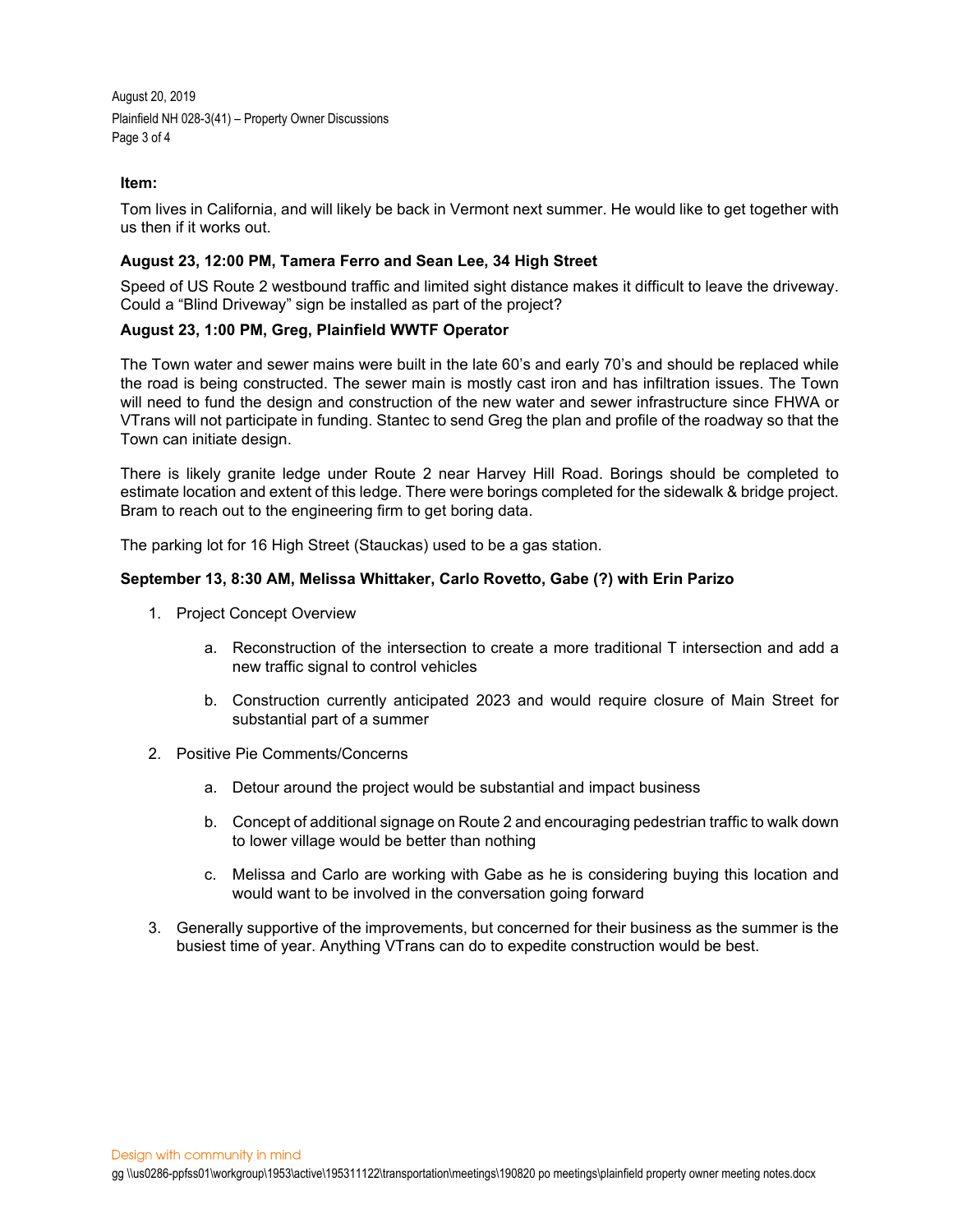August 20, 2019 Plainfield NH 028-3(41) – Property Owner Discussions Page 4 of 4

The foregoing is considered to be a true and accurate record of all items discussed. If any discrepancies or inconsistencies are noted, please contact the writer immediately.

**Stantec Consulting Services Inc.**

 $\n *M* = *M* = *M*$ 

**Gregory G. Goyette, P.E.** Senior Associate

Phone: 802 497 6403 Fax: 802-864-0165 greg.goyette@stantec.com

Attachment: Concept Plan